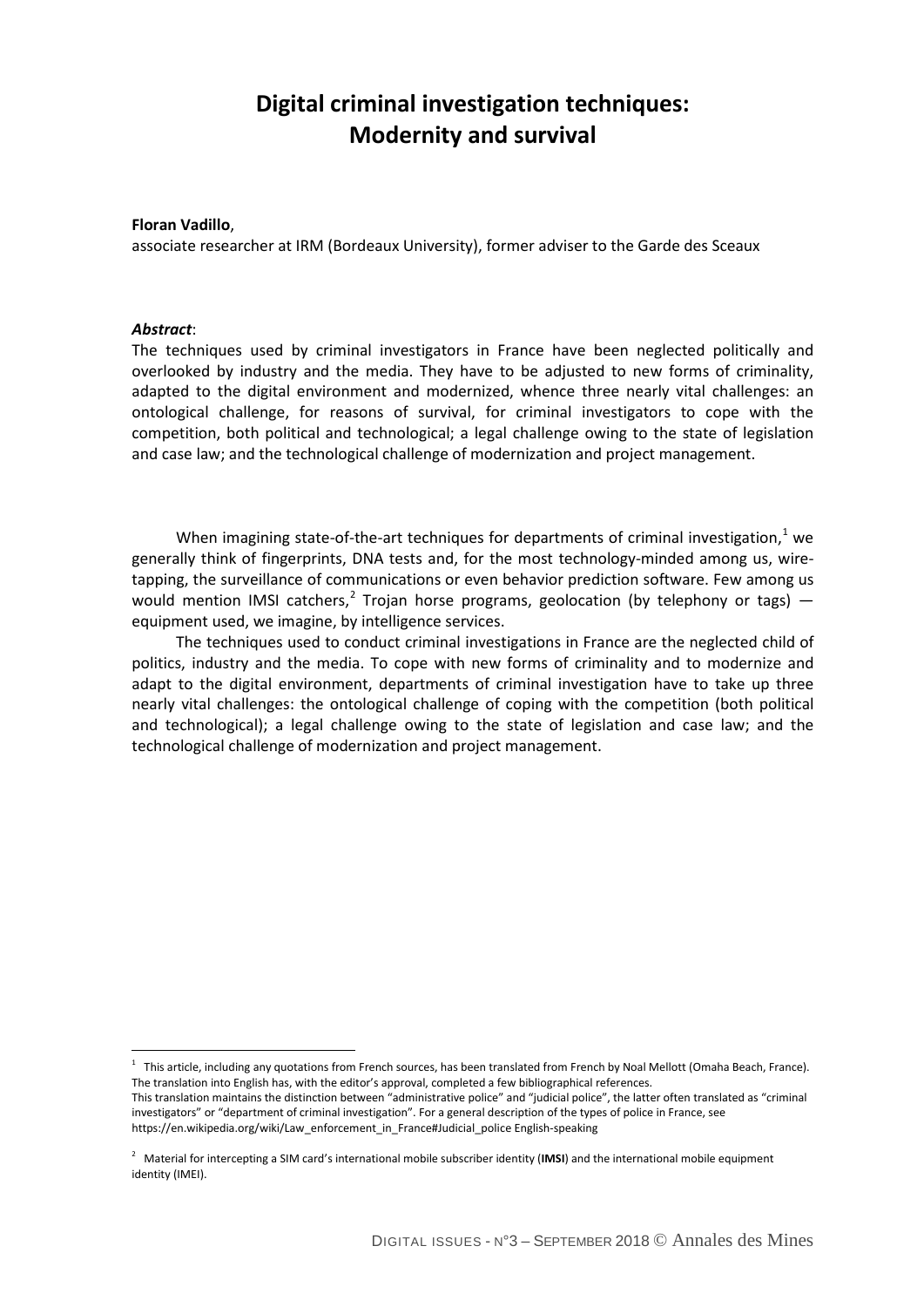## **Stiff political and technological competition**

In France, the institutional system makes a top-level division between the "judicial police" and "administrative police", as the Constitutional Council has steadfastly recalled: the first has the assignment of "*establishing the facts of a given penal offense, […] pursuing perpetrators, […] gathering evidence*" whereas the second is to "*keep law and order, put an end to disturbances that have already broken out and [...] prevent offenses"*.<sup>[3](#page-1-0)</sup> This separation is supposed to make these two types of police complementary. The Constitutional Council has long seen to this distinction but while granting a clear advantage to the "judicial police" for conducting criminal inquiries (in particular, into the private lives of individuals under investigation): all the necessary safeguards can apparently be inferred from the fact that this police is under the control of judicial authorities.

In March 2004, lawmakers diligently provided the "judicial police", criminal investigators, with a modern legal framework  $-$  modern in terms of technology.<sup>[4](#page-1-1)</sup> An act of 10 July 1991 had already defined a legal framework for "interceptions", but the new act introduced in the Code of Penal Procedure special, useful techniques of investigation such as physical surveillance, undercover agents, or sound engineering. An act of 14 March 2011 on domestic security added the capturing of computer data, a provision updated by an act of 13 November 2014, which, given the scope of electronic communications and the social media, introduced in French law "pseudonymous investigations". Meanwhile, an act of 28 March 2014 had laid down the conditions for using geolocation techniques. Finally, an act of 3 June 2016 provided for using IMSI catchers to capture both metadata and communications.

This body of legislation comes out of laws that were voted to cover gaps in existing texts, to respond to unfavorable court rulings (as explained hereafter) and, too, to imitate foreign examples (in particular the United States). It stands out owing to its modernity and completeness in comparison with the lack of legal texts on the activities of the administrative police (apart from "administrative interceptions" authorized under the aforementioned act of 1991).

The emphasis on terrorism has slowly undermined this advance both legislatively and technologically. The necessity of preventing the perpetration of terrorist actions has shifted attention to the previously neglected administrative police and to domestic intelligence services. Faced with the impact of such attacks on society and in the media, political office-holders have preferred stacking legal arrangements on top of each other and maintaining competition between services  $-$  so many efforts for warding off accusations that they have not done enough. This explanation deserves more attention than it can be given herein. The legislation against terrorism, as it took shape between 1986 and 1996, gave priority to criminal investigations to the point of upsetting the top-level division made between the judicial and administrative police. This trend has been furthered by the dual qualification — administrative and judicial — of the services of domestic intelligence (DST, DCRI, and then DGSI) and by political office-holders evoking the work of intelligence services as proof of their commitment to fighting against terrorism.

The shift started with an act of 23 January 2006 "*on the fight against terrorism and diverse measures about security and border controls*". To the insufficient arsenal of measures available to intelligence services, this act added the possibility of collecting data on telephone connections for the purpose of geolocation. In the years thereafter, other measures followed, mainly about consulting files. Then, the armed forces program act of 18 December 2013 authorized real-time geolocation. Above all, an act of 24 July 2015 set up a full, modern legal framework for the

<span id="page-1-0"></span><sup>3</sup> "Commentaire de la décision n°2005-532 DC du 19 janvier 2006", *Les Cahiers du Conseil constitutionnel*, 20. Consultable at [https://www.conseil-constitutionnel.fr/decision/2006/2005532DC.htm.](https://www.conseil-constitutionnel.fr/decision/2006/2005532DC.htm)

<span id="page-1-1"></span><sup>4</sup> Under an act of 9 March 2004 on adapting justice to trends in criminality, a bill of law presented by Dominique Perben, minister of Justice at the time. Texts of French law are available a[t https://www.legifrance.gouv.fr/Droit-francais.](https://www.legifrance.gouv.fr/Droit-francais)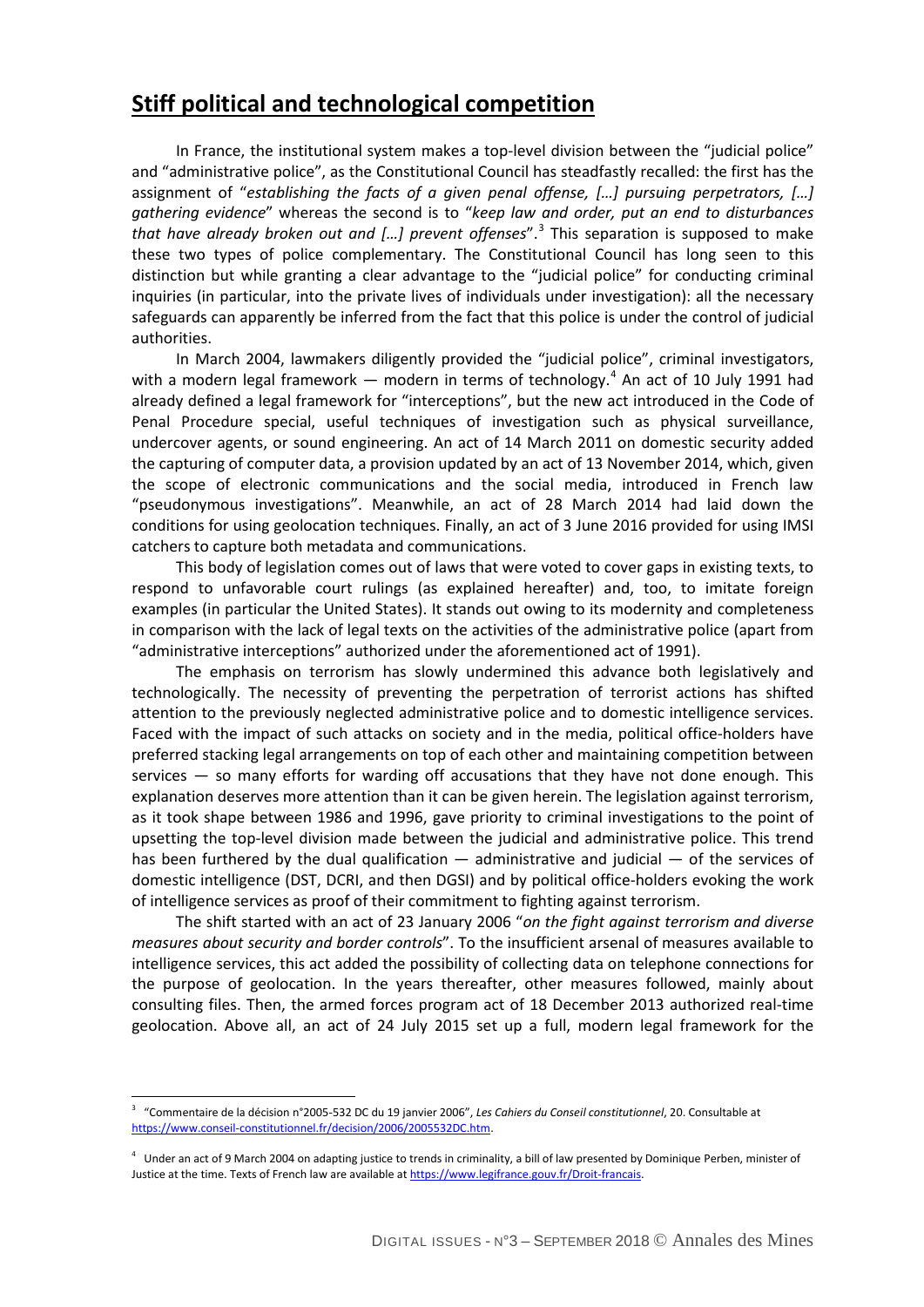activities of intelligence services.<sup>[5](#page-2-0)</sup> Conceived as a balanced text on the activities of the judicial police, this act established a parity that had been deeply and durably thrown out of balance by the laws passed following terrorist attacks in November 2015 (in particular the legislation for prolonging the state of emergency). The disequilibrium wobbled even more when considerable investments in technology, as of 2008, enabled intelligence services to not only implement the provisions foreseen by the law but also to develop a high level of skills in decryption and informatics. The Interministerial Group of Control (GIC), which, under the prime minister's office, has the assignment of carrying out interceptions, soon became a major center of technology.

In contrast, the judicial police has never benefitted from such structures or means for implementing all the measures that have been voted for criminal investigations.<sup>[6](#page-2-1)</sup> To illustrate the lag that has accumulated in spite of all this legislation: the measure for capturing computer data adopted in 2011 has not yet been implemented for want of investments and of the appropriate organization. To make up for this, the ministries of Justice and of Interior, after working together for several months, reached an agreement in March 2017 on the "spy software" offered to criminal investigators. This agreement provides for setting up a national technical service to capture data and develop computerized solutions for criminal investigators. After a long wait, this agreement has finally been published.<sup>[7](#page-2-2)</sup>

### **Snags of the law and case law**

Besides this political and technological competition with the administrative police, digital criminal investigation techniques are also subject to changes in the law (domestic or European) and case law. These changes often amount to snags that suddenly keep us from advancing.

The act of 10 July 1991 (the first of its kind) was adopted only after a ruling against France by the European Court of Human Rights that accumulated with similar decisions by the country's final Court of Appeals. $8$  In a similar vein, the act of 28 March 2014 had suddenly become necessary owing to a decision by the final Court of Appeals declaring that geolocation techniques in criminal investigations lacked any legal grounds. $^9$  $^9$ 

Intrusions of privacy, even under the control of judicial authorities, have to satisfy strict conditions related, for example, to the intelligibility and predictability of the law and the existence of sufficient safeguards (the nature of the intrusion, its duration, the admissibility of evidence, etc.). Digital criminal investigation techniques are impeded by these snags that have cropped up out of needs, criticisms or gaps in the law. The instability of the body of law regulating these techniques has been a holdback. For instance, the act of 3 June 2016 considerably modified the conditions for using digital investigative techniques, but the future Ministry of Justice program act will make further modifications. A framework act will probably be missing that could unify procedural systems in order to simplify the general conditions for using digital investigative

<span id="page-2-2"></span> $7$  Decision of 9 May 2018 available at:

<span id="page-2-0"></span><sup>5</sup> I was personally involved in this legislation with Jean-Jacques Urvoas, chairman of the National Assembly's Law Committee and rapporteur of the bill of law on intelligence. *Cf.* VADILLO F. (2012) "Une loi relative aux services de renseignement. L'utopie d'une démocratie adulte?", *Les Notes de la Fondation Jean Jaurès*, 130, 20p.

<span id="page-2-1"></span><sup>6</sup> Even thought the SIAT and IRCGN have experts capable of proving their mettle! SIAT: Service Interministériel d'Assistance Technique (SIAT) of the DCPJ (Direction Centrale de la Police Judiciaire, part of the Direction Générale de la Police Nationale). IRCGN: Institut de Recherche Criminelle de la Gendarmerie Nationale.

[https://www.legifrance.gouv.fr/affichTexte.do?cidTexte=JORFTEXT000036887904&dateTexte=&categorieLien=id.](https://www.legifrance.gouv.fr/affichTexte.do?cidTexte=JORFTEXT000036887904&dateTexte=&categorieLien=id)

<span id="page-2-3"></span><sup>&</sup>lt;sup>8</sup> Respectively: ECHR, 24 April 1990, Huvig & Kruslin c/France; and Cour de Cassation, plenary assembly of 24 November 1989, affair Baribeau; or Cour de Cassation, Criminal Chamber, 13 June 1989.

<span id="page-2-4"></span><sup>&</sup>lt;sup>9</sup> Cour de Cassation, Criminal Chamber, 22 October 2013.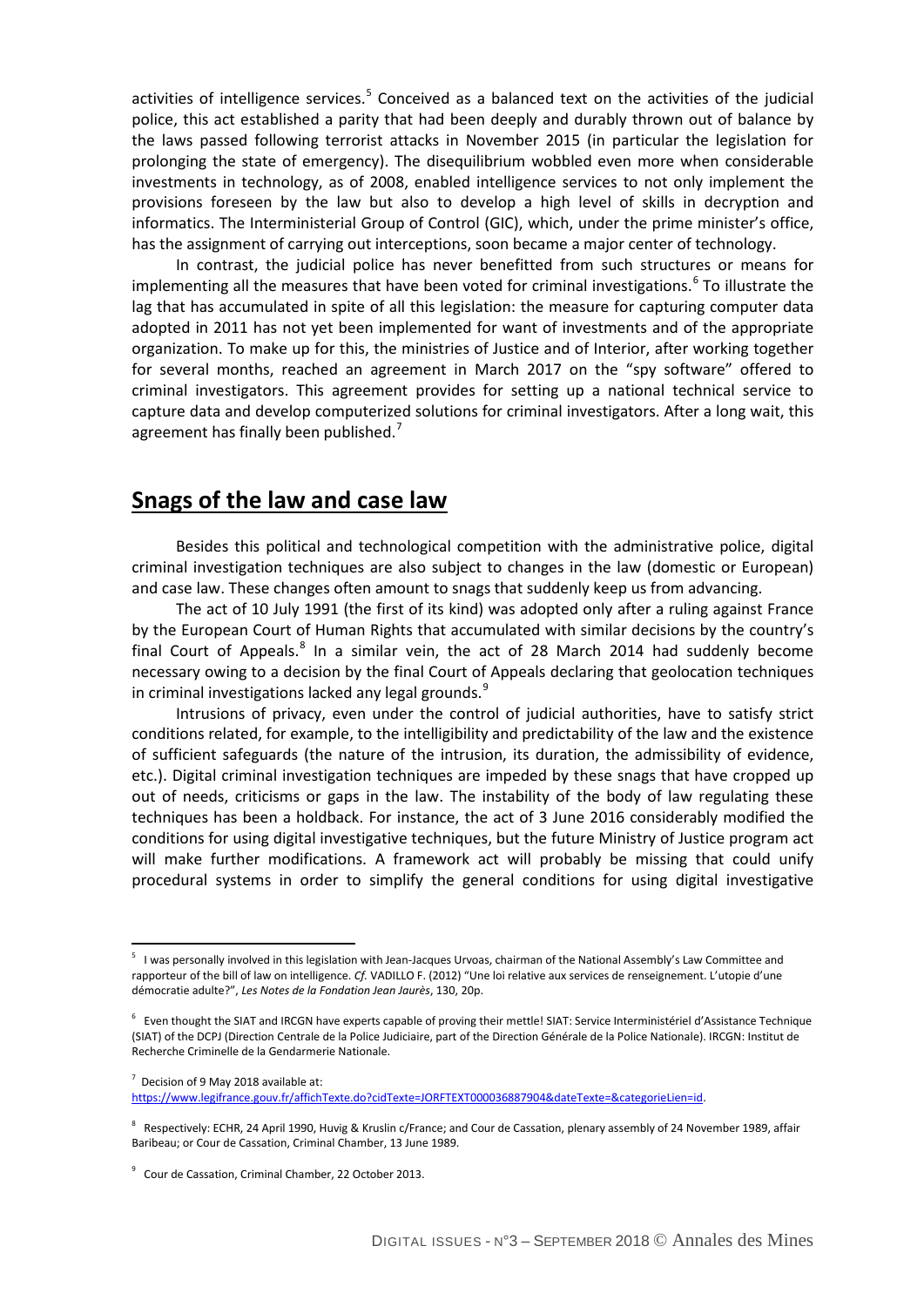techniques and to make the system more stable without running the risk of technical obsolescence (objectives of the intelligence act adopted on 24 July 2015).

Although national law is decisive, it should not lead us to overlook the prime importance of European rules and regulations. The ruling by the Court of Justice of the European Union on 21 December 2016 was a harsh reminder of this, since it created confusion about how long telephone companies have to keep connection data and about the grounds for accessing the data.<sup>[10](#page-3-0)</sup> This made it necessary to draft a new directive, now on the drawing board.

Moreover, only European law can prevent the digital giants (in particular, Facebook and Google) from evading requisitions from national courts of law by arguing that there is a conflict of legislation and that only American law is applicable. These firms too often choose the court orders to which they will respond (usually those related to child pornography and terrorism), even though they do not have this right to choose. It is necessary to foresee, at the European level, legal provisions for criminal investigations. Elsewhere, we have suggested: $<sup>11</sup>$  $<sup>11</sup>$  $<sup>11</sup>$ </sup>

● forcing these firms to have a pool of encryption keys that investigating magistrates may request to access the data of individuals under surveillance;

● granting the status of electronic communications operator to certain firms (WhatsApp, Hangouts, Messenger, Skype…) in order for criminal investigators to be able intercept data; and

● considerably increase the sanctions for refusals to respond to requisitions (in particular, fines in proportion to the firm's sales).

Digital investigation techniques should be examined globally from a judicial viewpoint, at both the national and European levels, so as to guarantee their effectiveness and stability.

### **The technological challenge**

The most evident challenge to criminal investigators is to keep up on technological trends instead of being pursued by them, as if by fate, and, above all, instead of falling ever farther behind. This could be an argument for relying exclusively on the administrative police, a shift that would upset the rules of evidence and the judicial system as it exists in France.

Digital investigatory techniques must be measured against three major trends.

The first is the generalized use of encoded electronic communications, a technique indispensable for protecting privacy. Nothing should be done to hamper or breach it (the "back doors" used by foreign intelligence services or criminal networks). However encoding electronic communications is a major impediment to criminal investigations. For example, 80% of intercepted data are encrypted, and this considerably restricts the ability of investigators to collect information useful for judicial proceedings. It is essential to improve for investigating magistrates the conditions of access to plaintext data. The acts of 13 November 2014 and of 3 June 2016 have opened to them the possibility to contact the DGSI's technical assistance center for decrypting software that is more robust than the programs offered by certain firms.<sup>[12](#page-3-2)</sup> These initial efforts must now lead to a much broader reflection on placing at the disposal of these magistrates the means used by other state institutions to decipher messages (the legal framework of authorizations and controls, the admissibility of evidence, confidentiality including during proceedings). It is also essential to allow for "judicial Trojan horses" that can sidestep encryption and transmit to investigators the data directly entered at a terminal before they are sent.

<span id="page-3-0"></span><sup>10</sup> CJUE, 21 December 2016, Tele2.

<span id="page-3-1"></span><sup>11</sup> BERTHOUMIEU C., FARDE G., FOVEAU T. & VADILLO F. (2017) "Projet de loi Collomb. L'injustifiable agonie de nos droits", *L'Hétairie*, 22 September available via [https://www.lhetairie.fr/single-post/projet-loi-collomb.](https://www.lhetairie.fr/single-post/projet-loi-collomb) 

<span id="page-3-2"></span><sup>&</sup>lt;sup>12</sup> CTA (Centre Technique d'Assistance) of the DGSI (Direction Générale de la Sécurité Intérieure): General Directorate for Internal Security. Article 230-2 of the Code of Penal Procedure.